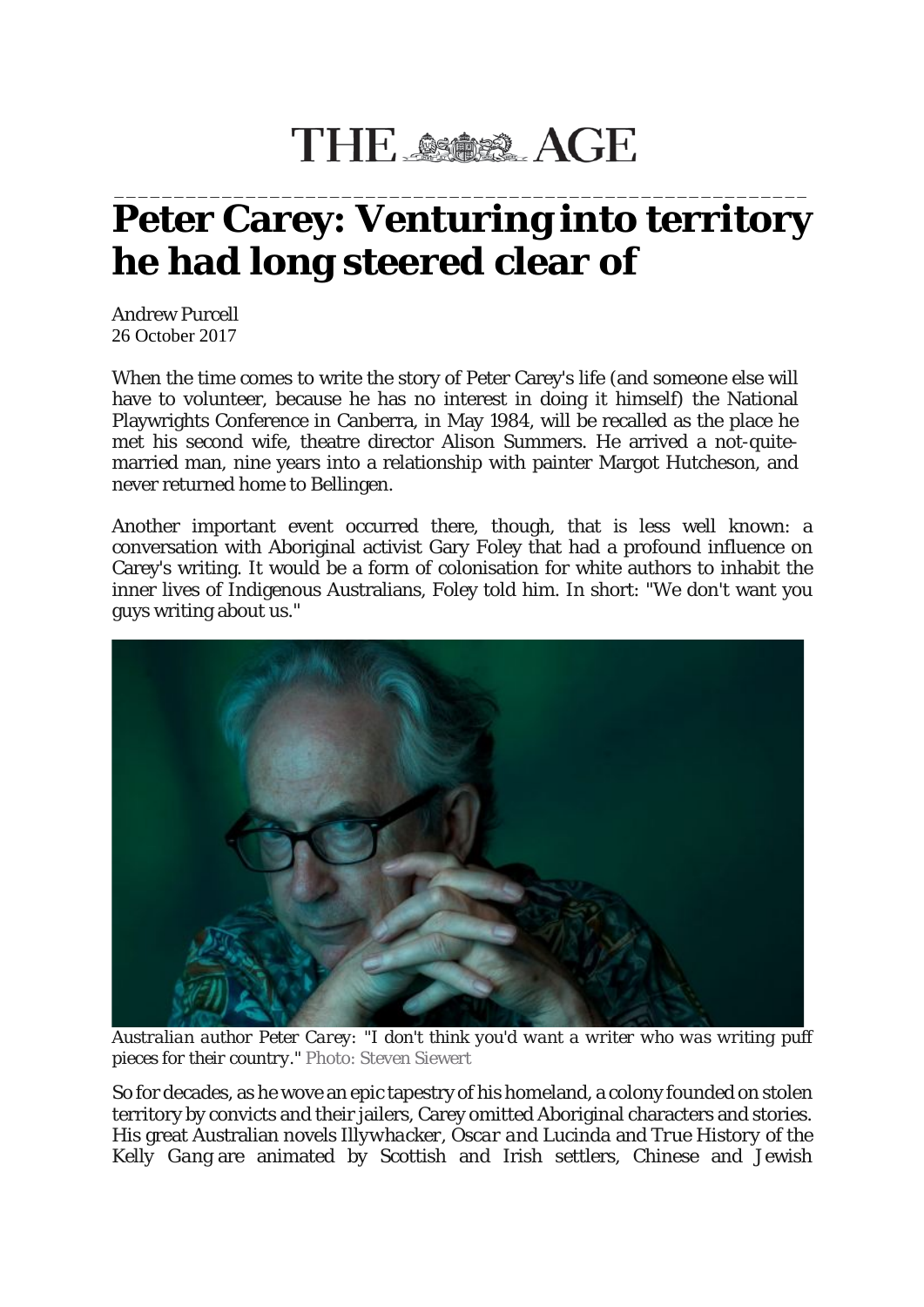immigrants, Englishmen (real and imaginary) and their descendants. The continent's Indigenous peoples are present only in their absence.

In *Illywhacker*, Australia itself is a story told by a liar, spelled out towards the end by fictional historian MV Anderson:

"Our forefathers were all great liars. They lied about the lands they selected and the cattle they owned. They lied about their backgrounds and the parentage of their wives. However it is their first lie that is the most impressive for being so monumental, i.e., that the continent, at the time of first settlement, was said to be occupied but not cultivated and by that simple device they were able to give the legal owners short shrift and, when they objected, to use the musket or poison flour, and to do so with a clear conscience. It is in the context of this great foundation stone that we must begin our study of Australian history."

Carey has alluded to this erasure time and again, without ever drawing on the songlines and storylines rubbed out. "As I got older I thought 'what a shameful thing to have a life of writing, never having addressed it directly'," he says. His new novel, *A Long Way from Home*, remedies this.

Carey and his third wife, literary agent Frances Coady, live in a pre-skyscraper, cast iron and red brick apartment building, between Wall Street and New York City Hall. The open plan living room is lined with tall windows: lots of light, constant sirens and horns, few obvious places to put up shelves. When they moved from their previous flat in Soho, they had to get rid of 3000 books.

Our appointment is at 10am, sadly too early for a couple of glasses of good red wine. "It's probably for the best. Those are the interviews you regret," Carey says, offering to make me a cappuccino. He's all in black, his hair by now all white, his manner relaxed but to the point. Sometimes, when an answer doesn't come right away, the tip of his tongue darts out, like a lizard tasting the air.



*Cate Blanchett in Oscar and Lucinda.* Photo: Supplied

When he was 10 years old, the Redex Round Australia Reliability Trial passed through his home town of Bacchus Marsh. His parents were Holden dealers, with more at stake than most in the national debate, over a pint, about whether G.M. or Ford made the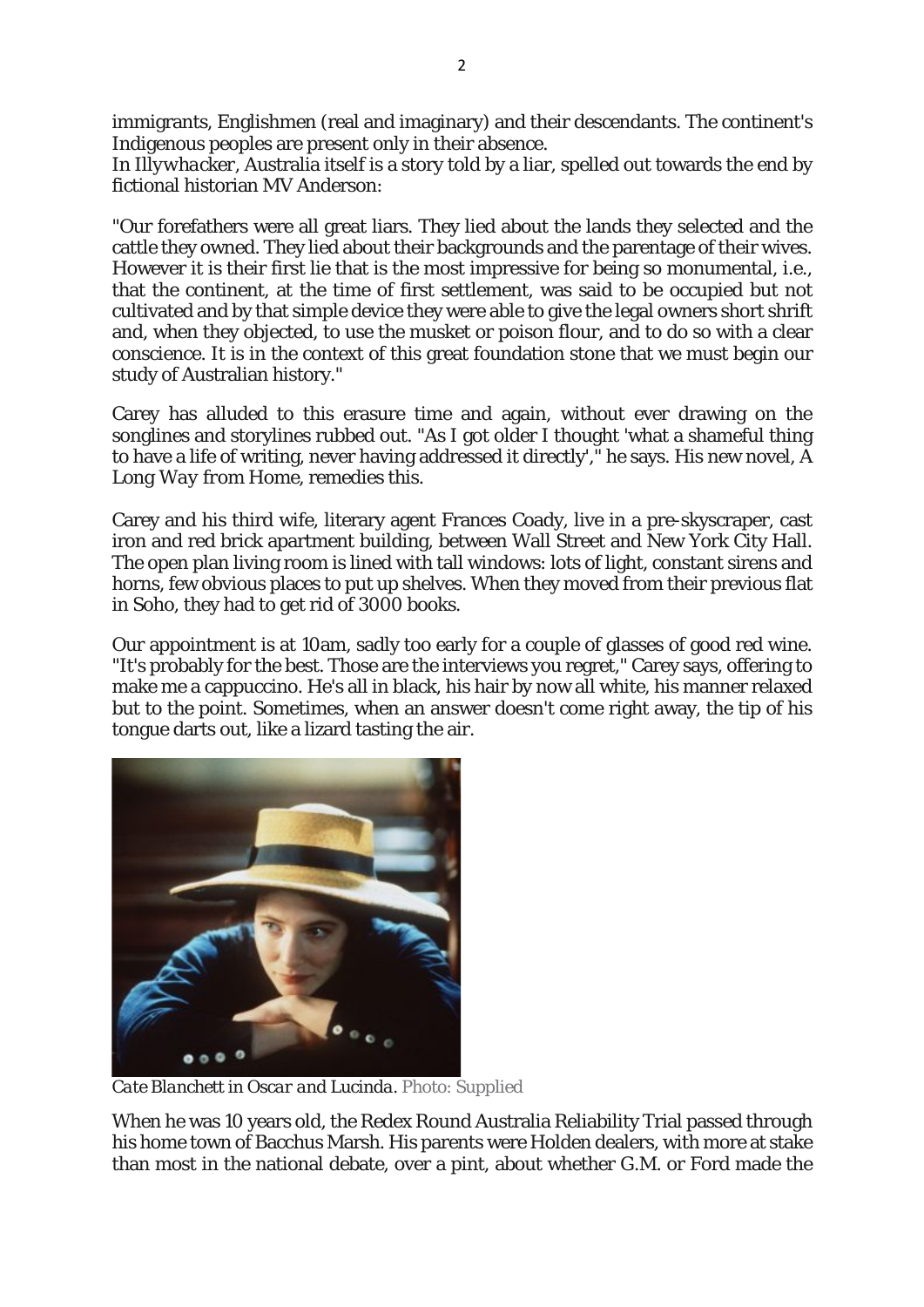better product. At shows, the P. S. Carey Motors stand featured a huge map of the country with "Australia's Own Car" written in flowers.

The race, almost 16,000 kilometres on outback roads, no spares allowed or quarter given, was a yarn to be told. It was only when Carey watched newsreels from 1953, depicting stages from Brisbane to Cairns and Darwin to Broome without a single Aborigine in the frame, that he realised it could be his way into the subject he had circled for so long.

"I'm looking at this car flying up this road and I'm thinking, 'you guys, you've got no f- --ing idea where you are. You could be driving through a cathedral and you wouldn't know,' " he says. "The Redex was all about mapping the country, in a way, claiming it, but there's another set of maps: Aboriginal stories. So my notion was that I would find a way to put those maps together."

Carey has lifted from his childhood many times, in particular tales of his grandfather the aviator and his father the salesman. There's a pinch of his Mum in Irene Bobs, a fearless driver who can change a regulator and knows the parts catalogue by heart, and a touch of his Dad, who "did business in pubs and ... was continually pissed" in her husband, Titch. *A Long Way from Home's* third major character, at the outset, is their navigator, an eccentric young teacher of German descent, Willie Bachhuber.



*The 1954 Redex Round-Australia Trial.* Photo: Fairfax Media

Apart from One Pound Jimmy on the half-crown stamp, Carey didn't see, let alone know, any Aborigines in Bacchus Marsh growing up (although he's had cause to wonder about this, since reading about the tens of thousands of pale-skinned Indigenous children stolen from their parents). The first he was conscious of meeting was an activist, also Jimmy, singing "if you're white, youse all right ... if you're black, get back" at a protest against the White Australia policy in Kooyong, during Bob Menzies' second period as prime minister.

In March 1988, shortly before winning the first of his two Booker Prizes, for *Oscar and Lucinda*, Carey delivered a Bicentennial speech in Sydney about the true meaning of Australia Day. The mental portrait Australians have of themselves, he said, "shows a happy suntanned face". "It shows no sign of the tortures and murders it emerged from." He proposed an annual Australia Week, beginning with a day of mourning, then a day of rage, and closing with a celebration of the country's diversity. "It was really, really unpopular. People came in to the Paddington Town Hall liking me, and they mostly left not liking me," he says.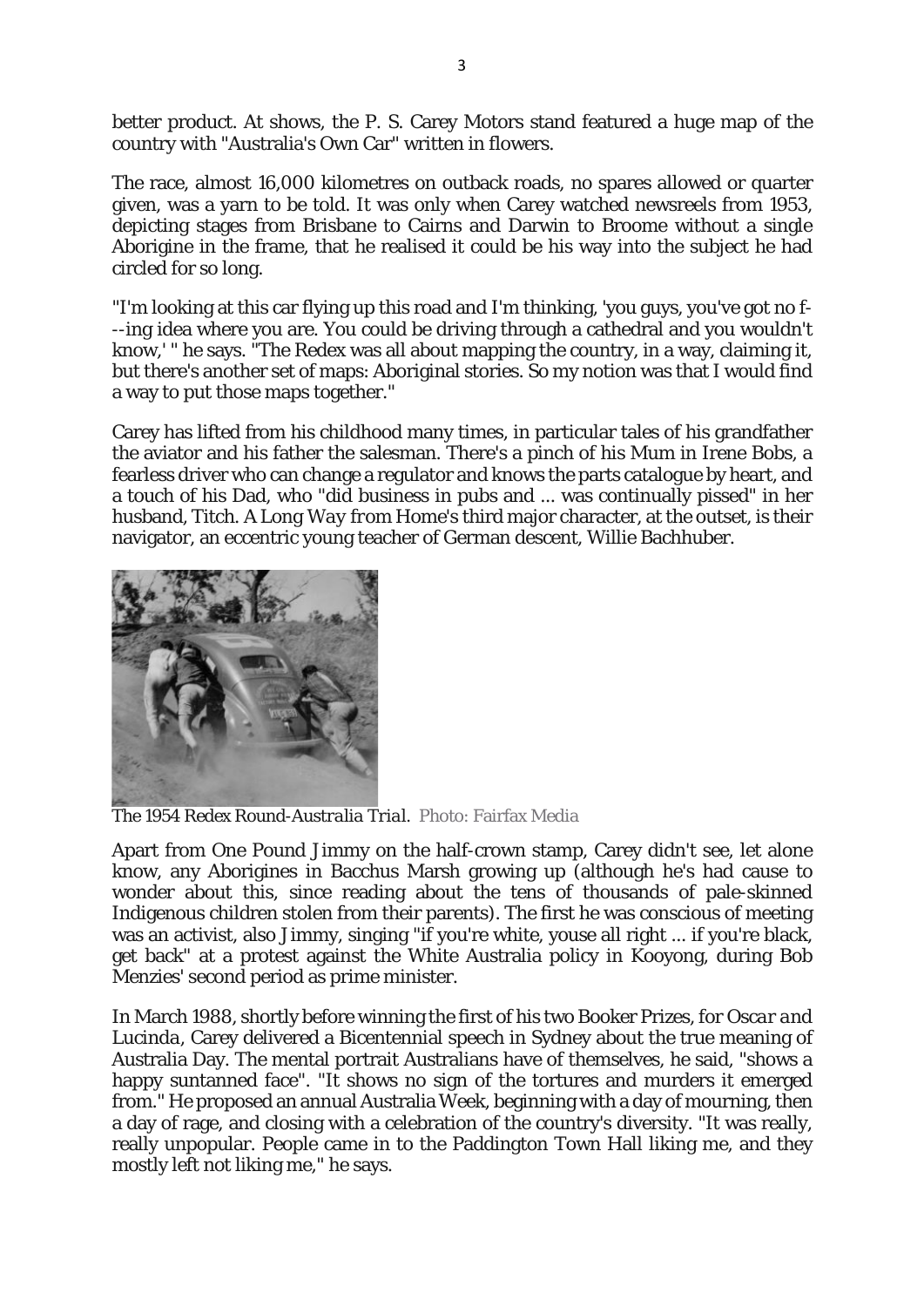"The landscape of colonialism is very clear in Australia,"Carey says. "There's the Aboriginal people, and there's the successes of those of us who've discovered that we're the benefactors of a genocide, which is not exactly a nice thing to wake up to in the morning."

Genocide is, to put it mildly, a controversial word in the Australian context. Historian Timothy Bottoms was asked by his publishers to rewrite the introduction to *Conspiracy of Silence: Queensland's Frontier Killing Times*, as it was "considered too confronting" to call mass killings of Aborigines genocide. His history of Cairns, commissioned by one city council, was sat on by the next mayor, who had no desire to publish a book acknowledging that the city was founded by murderers.



*A Long Way from Home*, by Peter Carey.

Carey suffers no such constraints, and can have a character stumble across a mass grave while taking a leak. The Redex route passed Hornet Bank and Cullen-La-Ringo, where hundreds of Indigenous men, women and children were killed in retaliation for attacks on white settlers. Carey describes families "forced off cliff tops, gunned down, babies brained with clubs", and notes that more than 300 people were shot or drowned during the "dispersal" at Goulbolba Hill alone.

Early in *A Long Way from Home*, Bachhuber studies "maps of the pastoralist properties which lay like a lethal patchwork on top of the true tribal lands". Later, marooned on a cattle station and press-ganged into teaching Aboriginal children, he erases the state borders from his classroom map of Australia, leaving a blank space. "Here, I would have my pupils drawing the paths of ancestral beings from one place to another," he decides. "I would not call them maps."

Carey is aware that he's likely to get it from both sides: from the Keith Windschuttles of the world, who will accuse him of exaggerating the violence done to Indigenous people, and from Aboriginal artists and custodians of sacred knowledge, who will accuse him of appropriating stories he has no right to tell.

He compares writing the book to tunnelling through a mountain from two directions, hoping to meet in the middle: "There's a high degree of risk. There's a high degree of what's unknowable. A continued sense that you might not be thanked for doing it. But